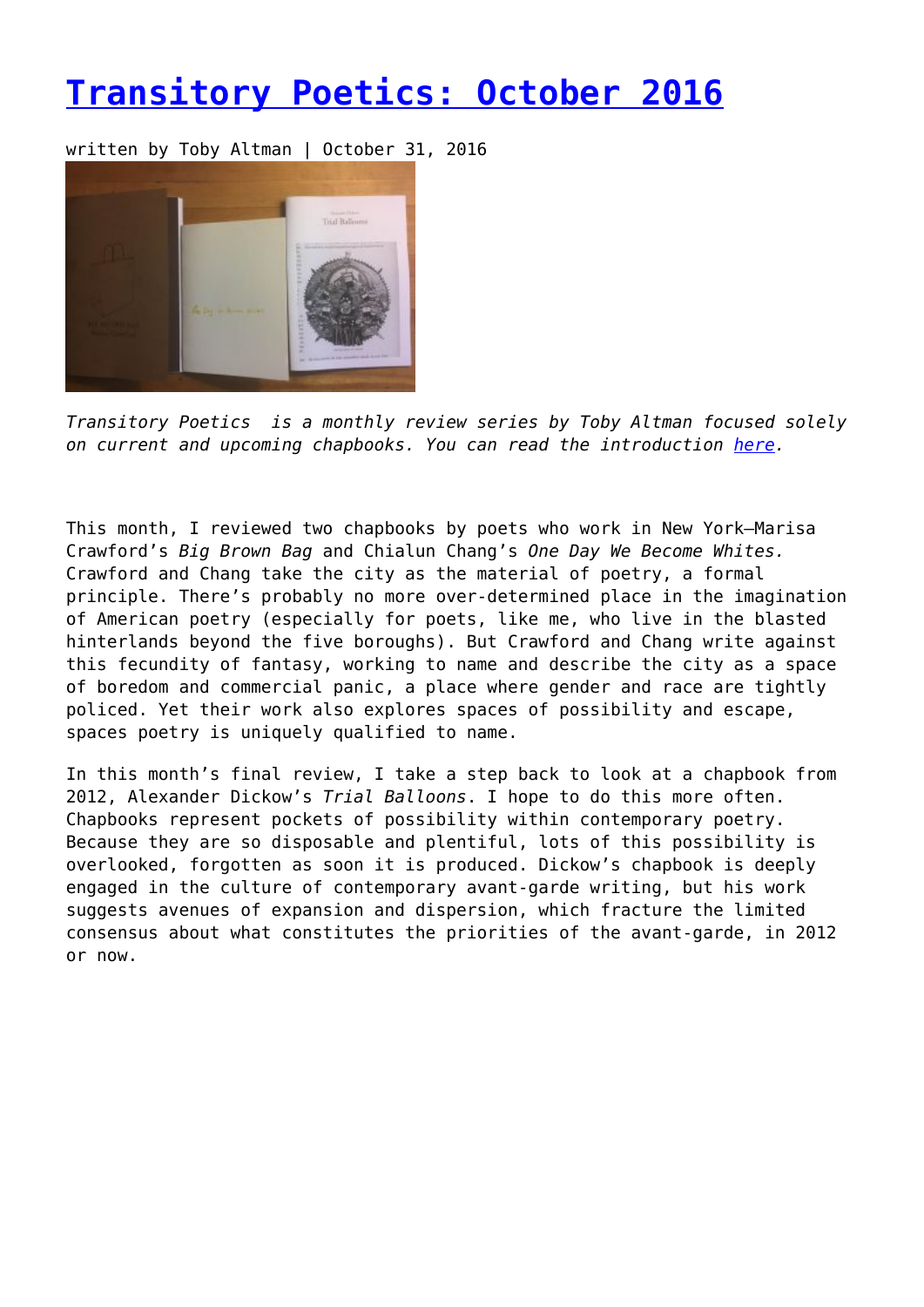

*Big Brown Bag* **by Marisa Crawford** [Grazing Grain Press](https://squareup.com/store/gazing-grain-press/), 2016

Appropriately enough, the cover of Maris Crawford's new chapbook, *Big Brown Bag*, is printed on heavy-stock brown paper. The chapbook seems to be on the verge of becoming a bag itself, a container of commodities. Reading this book, holding it in your hands, entails a continuing, tactile contact with the material life of bargains and sales, shopping and department stores. *Big Brown Bag* establishes an affective relationship with the mundane rhythms and spaces of capitalist consumption. Then it proposes to interrogate those rhythms and spaces, to make them the matter of poetry. The speaker of *Big Brown Bag* works, "for a major department store in New York City, the name of which is replaced with the fictional name 'Goodie's' in this book," Crawford writes in an introductory note. With its suggestions of childish glee and overflowing commodities, the word "Goodie's" becomes a kind of refrain across the book. "Sometimes when I'm walking in the woods I think about Goodie's. / And I get weak in the knees"; "At Goodie's all the women say, / keep me away from the cupcakes. / Keep the cupcakes away from me." As it reoccurs in these moments of self-surveillance, appetite, and affect, Goodie's becomes less a place than a restraint. As Crawford's speaker says,

The only way I could get to work was to turn off my brain and be dumb, dumb, dumb. And then my brain got stuck there. I'm texting in the middle of the street I'm so dumb. I'm slamming against the hoods of cars I'm such a dummy.

Goodie's requires the self-negation of its workers—and maybe its shoppers too. And yet, as Crawford observes with bitter, biting irony, it also promises self-negation as a kind of reward. "I'll go there & I'll be invisible," Crawford writes: "My body will levitate / with wonder. It won't have to exist at all." This is either death or a state of ecstasy. Why not both?

Untitled, each about a page long, the poems in the chapbook flow into each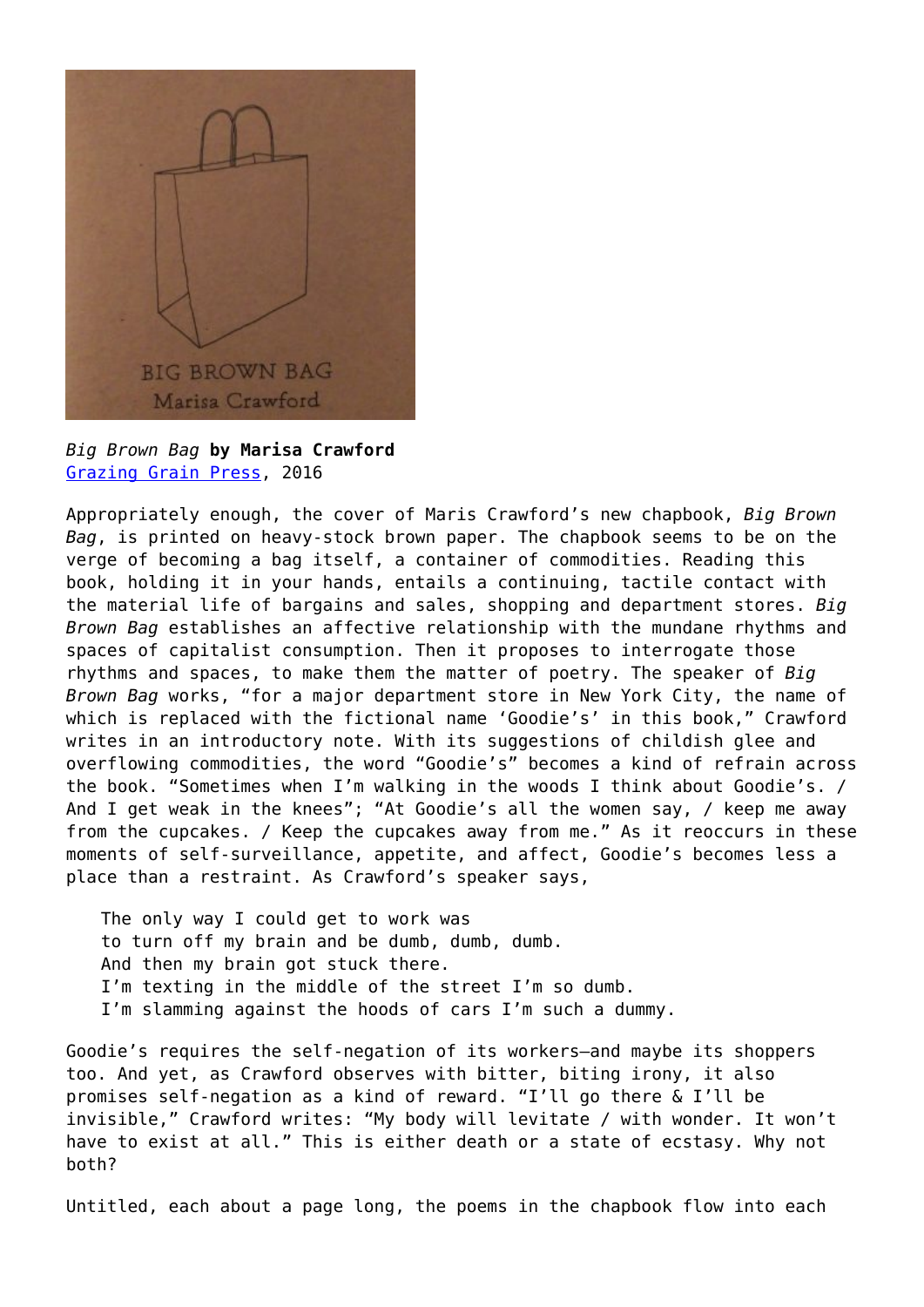other, their borders unstable, creating a continuous scroll of details, objects, and actions, which ebb and move without congealing into a narrative. Narrative is for other people, for lives that are not organized by seasonal styles and shopping patterns. "We're all 30 / we're all dying / we all were born yesterday": life at Goodie's compresses and disarticulates time and the people who live inside of it. Crawford's writing is marked by its temporal transgressions, the way that it steps into the past without leaving the present:

In high school I'd try to go the whole day without eating. Then I tried being the cool girl who knows she isn't fat. I had a stack of Seventeen magazines. A quart of Phish Food ice cream. Smear of vanilla lip gloss where my mouth should be. My whole horrible life in front of me. The same of manila folders.

There's a jolt of temporal dissonance in the line "lip gloss where my mouth should be." Just where we expect a litany located in an adolescent past, the poem returns, suddenly, to the present. The past does not offer a refuge and the present does not offer relief. Instead, Crawford works to implicate the store, to mark its place in a chain of objects that constraint and shame the female body. "Everyone at Goodie's is watching their weight. And I'm / no better," she writes. If Goodie's is a space of gender control and surveillance, it also encircles and embraces the lyric intelligence that diagnoses its pathology. It is a scene of submersion in gender with all the limitation and violence that implies, a submersion without recourse, which shapes the very experience of time, desire, and speech itself. Yet Crawford's speaker locates points of escape, temporary and contingent, from Goodie's. At these points, these nodes of pleasure and contact, her writing opens in a lyric rush to other, uncharted, maybe unnameable possibilities of being with objects and being with others:

I hate going into stores on my lunch break because the thing that I want is something I can't buy in stores. Maybe it's the hot rock gold ring that's shaped like a skeleton key or maybe it's the black on your arms when they're around me.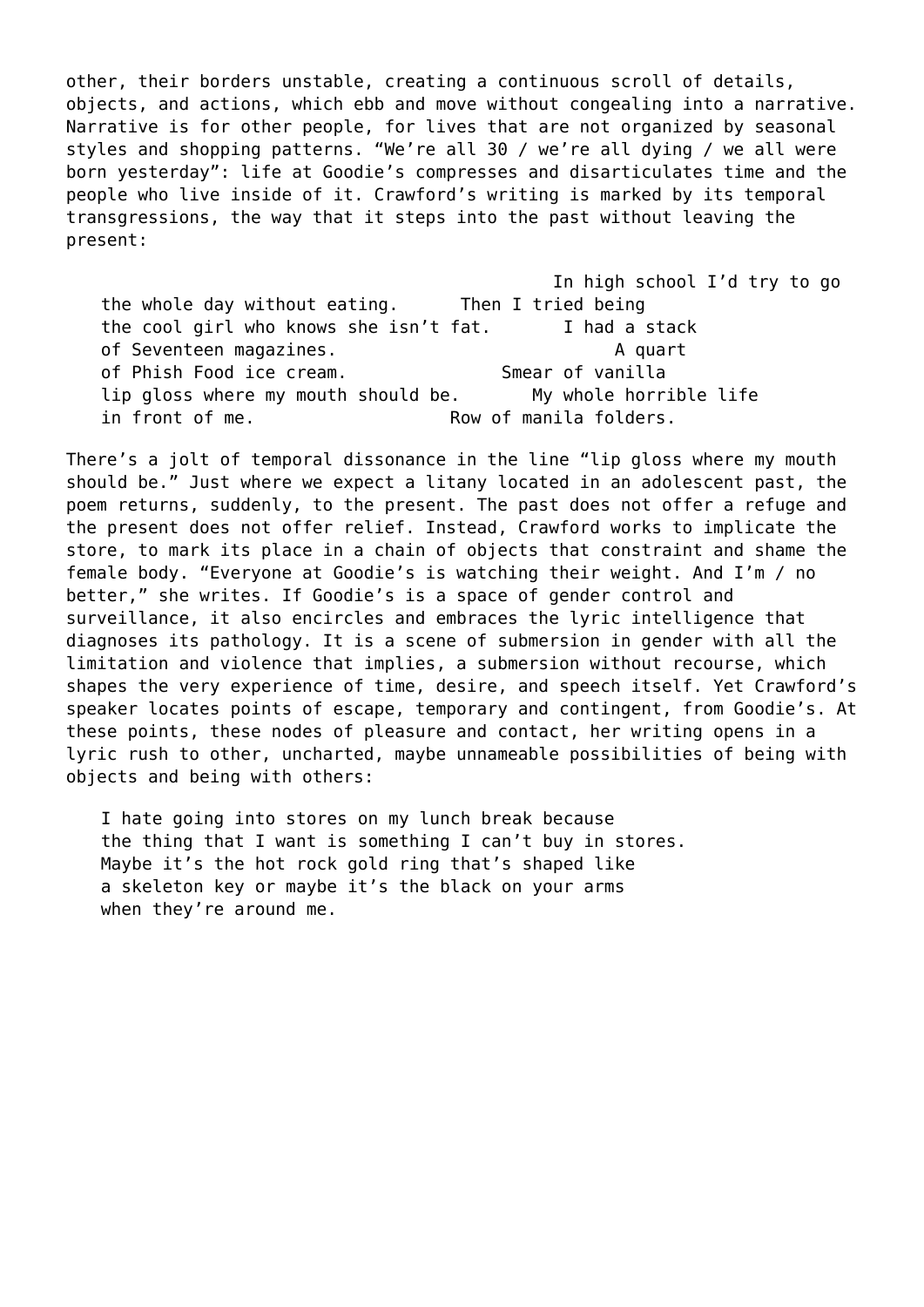

*One Day We Become Whites* **by Chialun Chang** [No, Dear / Small Anchor,](http://www.nodearmagazine.com/shop/chang-one-day-we-become-whites) 2016

"Living in the city is not easy," writes Chialun Chang early in her new chapbook, *One Day We Become Whites.* Like Marisa Crawford's *Big Brown Bag*, Chang's chapbook is a record of New York, a record that punctures New York's myths about itself. "You don't sound like a New Yorker at all," complains the interlocutor in Chang's dialogue-poem "Gypsy." "I know and I'm fine with that," the speaker replies. The interlocutor fantasizes about a New York of romance and plentitude, pleasure and celebrity: "I want to go party!" she says. "Go to fancy restaurants, wear my Gucci shades and hang out with Woody Allen." She fantasizes about a New York that is all lower Manhattan, a place stripped of its racial and economic complications. Chang's poems puncture that fantasy, occupying, through careful observation, the everyday New York, the New York of boredom, racism, and poverty. Chang points to the way that such fantasies perform acts of racial violence, forced assimilation:

—This is my petty feeling when they say Taiwanese are Chinese Taiwanese are like Chinese there is do difference between us we are the same Taiwanese were Chinese ethnic anyway we are just cows

Chang stages this as a moment of parabasis, turning away from her interlocutor to face the reading, implicating us in our own failures of racial compassion and imagination, unfolding her relationship to her identity as a Taiwanese woman living in New York in a cry of anger and disillusionment. In fact, these are the last lines of the chapbook: in its final moments, *One Day We Become Whites*, loops back to its title and its threat of forced racial assimilation. It is a threat disguised as a promise. Chang's writing disrobes that promise, discovers its threat in everyday acts of language and urban life.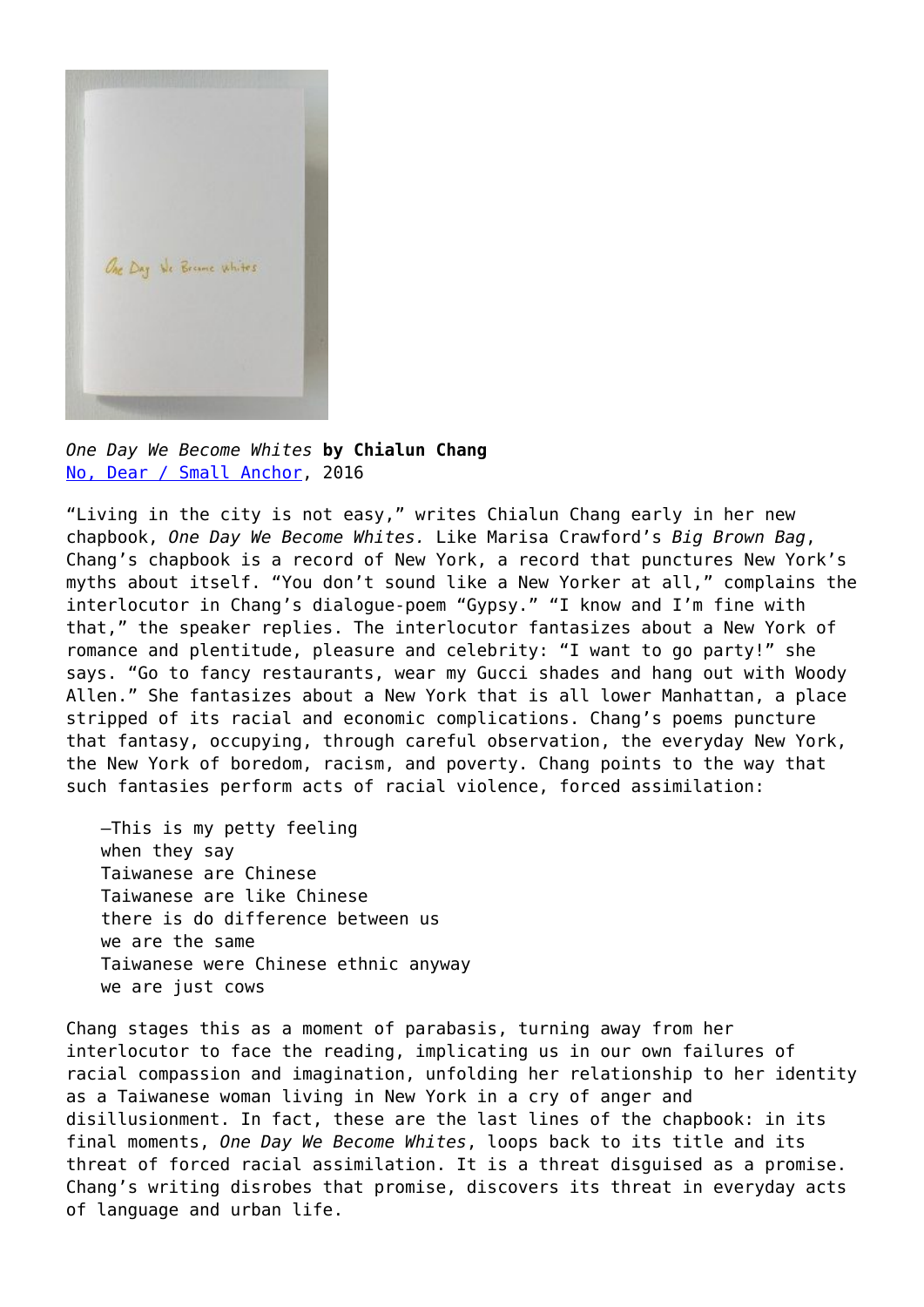In this sense, Chang sounds very much like a New Yorker, laying hold of a rich tradition of writing about and through the city, its mundane, everyday life, in order to engage with questions of aesthetic and political freedom. Chang's tradition includes, on the one hand, Bernadette Mayer's *Memory*, with its quotidian photographic and poetic record of the humdrum downtown life of the 1970s, and Cathy Park Hong's descriptions of impossible cities in *Engine Empire.* Chang's poems are often anecdotal, even prosaic: they describe ordinary experiences and things. But Chang is a characteristically patient and focused writer: working through her material until it unfolds into something grand and unexpected. In "Dear Jie," she recounts an everyday moment of domestic intimacy:

> I watch Cyclo while she was sleeping next to me. Mid-May was wet. Mosquito net covered us. I asked her about her brother. She turned over and said, "Nothing has a full freedom."

In "Post Cities," by contrast, Chang imagines a series of impossible cities, along the lines of Park Hong and Italo Calvino. Here too her interest guides her to the mundane: what would it be like to live in a city where "you wake up every morning and you are on a cable car passing the ocean with two open windows"? "In the city," she concludes, "the most essential element is to preserve the path that we have been walking on." Nothing has a full freedom.



*Trial Balloons* **by Alexander Dickow** [Corrupt Press,](http://corruptpress.net/books/trialballoons.shtml) 2012

For this month's final review, I'd like to revisit Alexander Dickow's 2012 chapbook *Trial Balloons*. In a way, 2012 feels almost like a different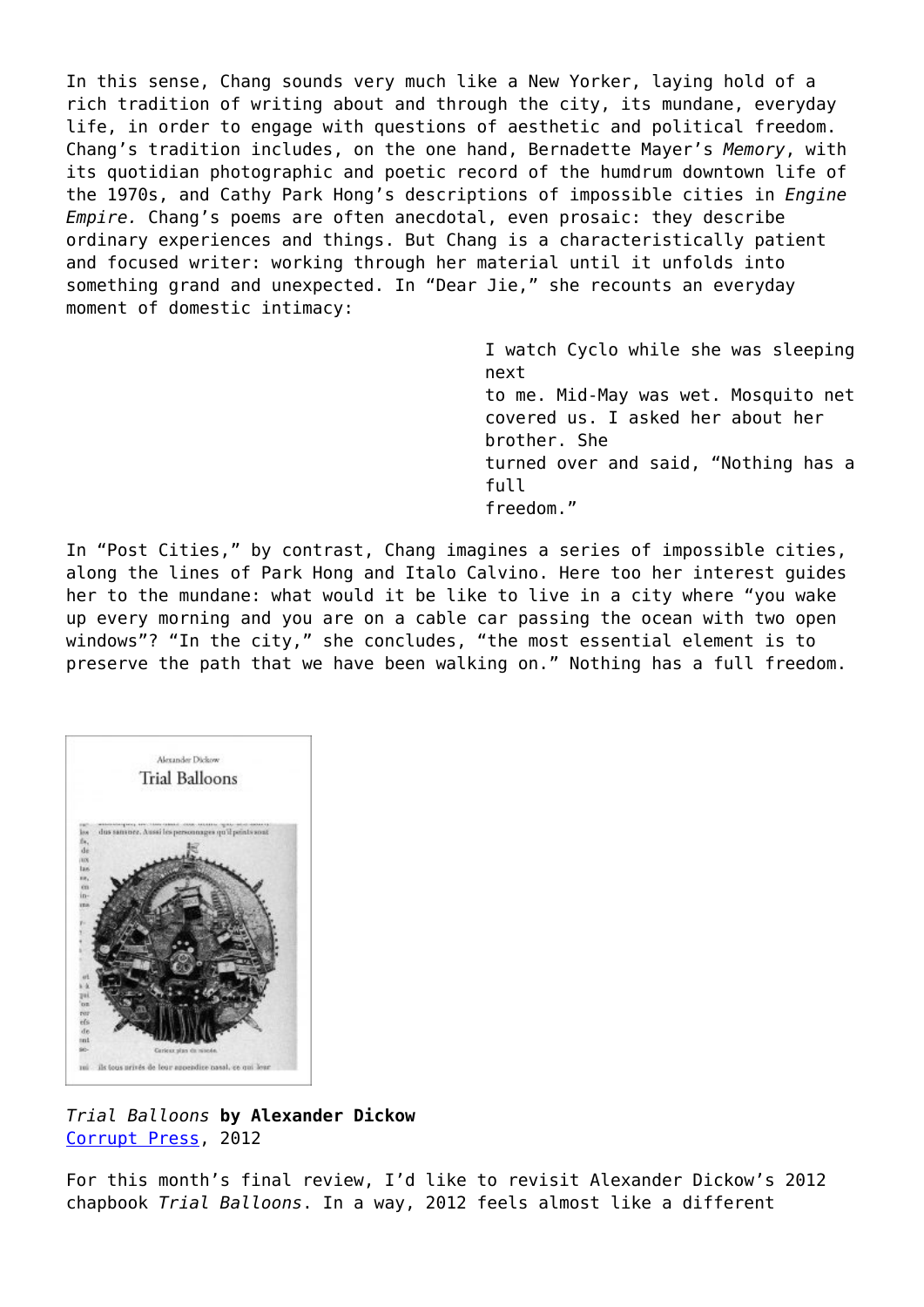generation, a piece of the present which has already become historical. This sudden distance, this cut that separates *now* from *then*, might be a site of possibility. Maybe you spent a lot of 2012 worrying about conceptualism. I know I did. It seemed to suck all the oxygen out of the room for a minute or two. I want to go back to that moment and ask bigger questions. I want to expand the claustrophobic amplitude of that debate. I want to investigate other possibilities, possibilities we overlooked. What else could—can—avantgarde writing be?

Dickow's chapbook is a good place to start this inquiry, in part because Dickow begins in the same place many conceptual writers did. Dickow's writing is steeped in the modernist tradition: he works to expand that tradition, to develop a radical modernism. His canon, however, is situated at a slant. He bypasses the usual touchstones of the Anglo-American avant-garde, in favor of Francophone figures: Mallarmé, Apollinaire, Oulipo. (It's worth mentioning here that Dickow writes in both French and English, and has published widely in France, including a recent scholarly book on  $19<sup>th</sup>$  and  $20<sup>th</sup>$  century French poets, *Le Poète innombrable*). Like Mallarmé, Dickow pluralizes language, cutting and chopping syntax to open strange multiplicities of meaning. In the final lines of the first section of "Rumpus," for instance, he announces,

Before you know it, the surrounding toes within the few feet of you are buffeting to and forth, your ground is deafening with blows and your knees will pucker the underneath of you.

Dickow makes a number of minor but alarming changes to the syntax of this otherwise lucid English sentence: "forth" instead of "fro," "the underneath" instead of "underneath," etc. One might stubbornly read through these syntactic derangements—or one might treat them as an invitation into a cubist world, a world in which multiple meanings overlap, jostling for space. In this poem, your knees are puckered, and they transfer that collapse to the space beneath them. In these ludic moments, Dickow opens the possibility of a different kind of reading, a reading which circles and retreats, which bends with syntax, giving itself to the pleasure of disturbance. As Dickow writes in a footnote to his poem, "Intaglio Suite": "[O]ur recipes for reading may require some reinvention."

Elsewhere, Dickow stimulates our appetite for reinvention by pluralizing the space of the page. His self-translates "Literature Exam" into—or from?—French: moving back and forth between the two versions of the poem, the reader looses track of which poem is the original, taking pleasure in the capacity of translated poetry to be in two places at once. The poem asks us to "Circle the correct answer"—a paradoxical, impossible feat, as Dickow acknowledges. The correct answer, he announces, is "*False*." Or, in "Trick Sonnet," Dickow supplies a series of definitions for the poem's key words, a task that resembles marginalia but defies the subsidiary character of the marginal: the long string of definitions becomes its own poem, intimately invested in linguistic possibilities which branch away from the original